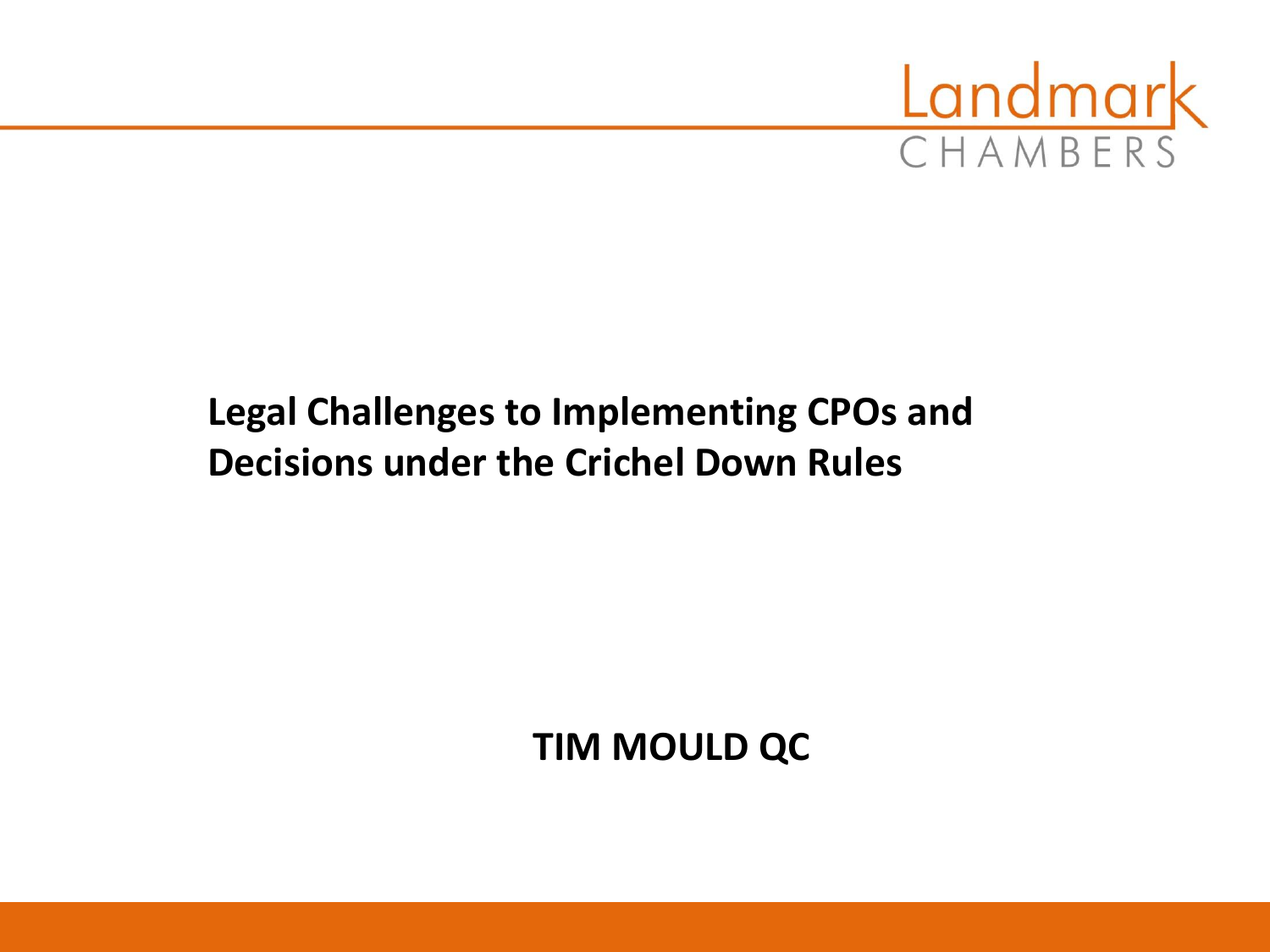## **Implementing a CPO – time limits**

• Compulsory Purchase Act 1965 s. 4

*The powers of the acquiring authority for the compulsory purchase of the land shall not be exercised after the expiration of three years from the date on which the compulsory purchase order becomes operative*

- Powers of the AA for compulsory purchase of the land are those stated in the confirmed (or made) CPO
- CPO becomes operative on the day on which notice of confirmation or making of the CPO is first published in accordance with the ALA (s.26 Acquisition of Land Act 1981)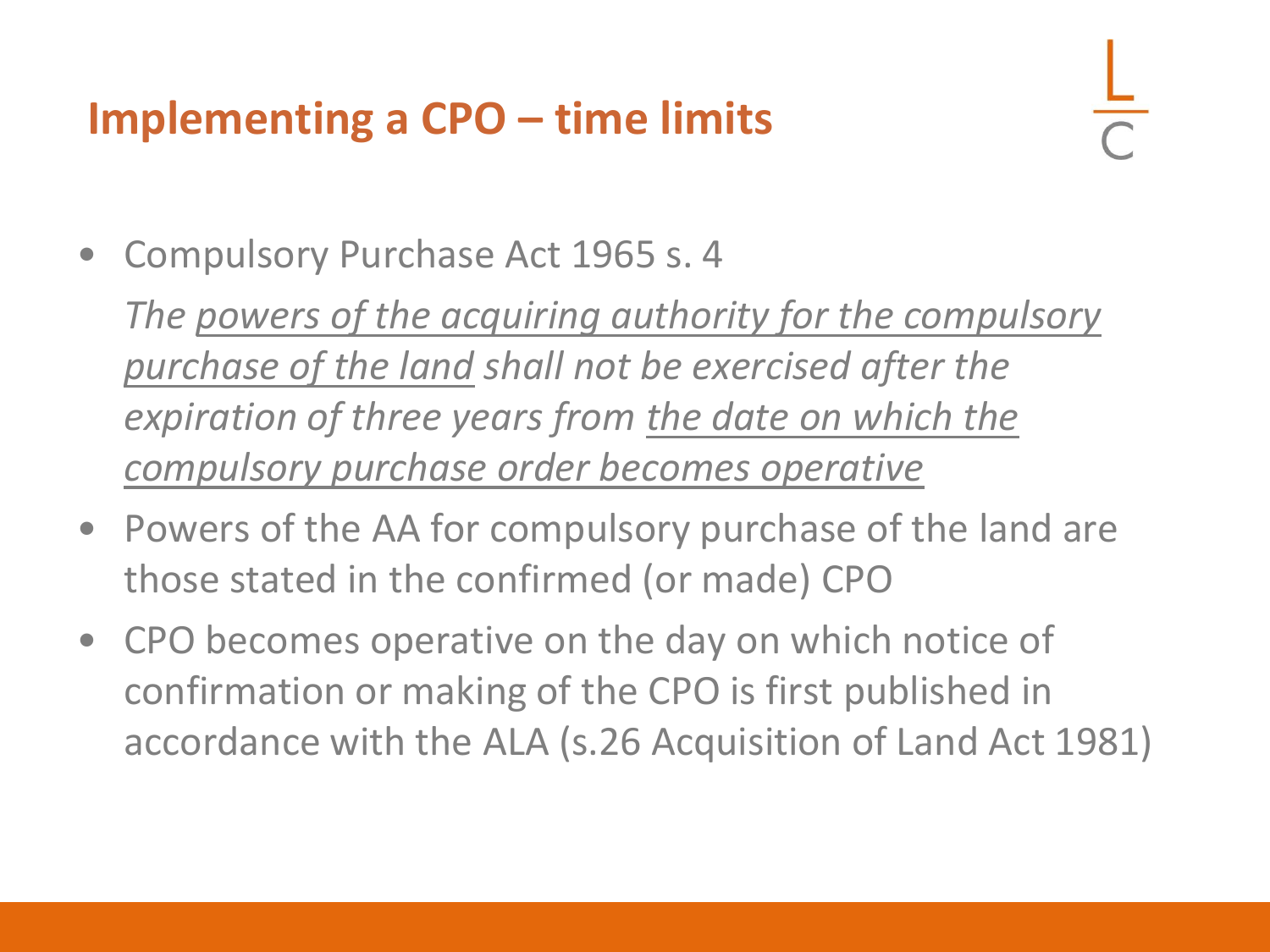#### **Compulsory Purchase Under An Enactment**

- Statutory Order made under Transport and Works Act 1992/Planning Act 2008 (NSIPs)
- Crossrail Act 2008
- High Speed Rail (London West Midlands) Bill
- The powers of the acquiring authority for the compulsory purchase of land are conferred by the Act or Order
- The Act or Order prescribes a period within which those powers must be exercised (sometimes subject to a power to extend)
- Crossrail Act 2008 section 6
- Network Rail (Thameslink 2000) Order 2006 article 33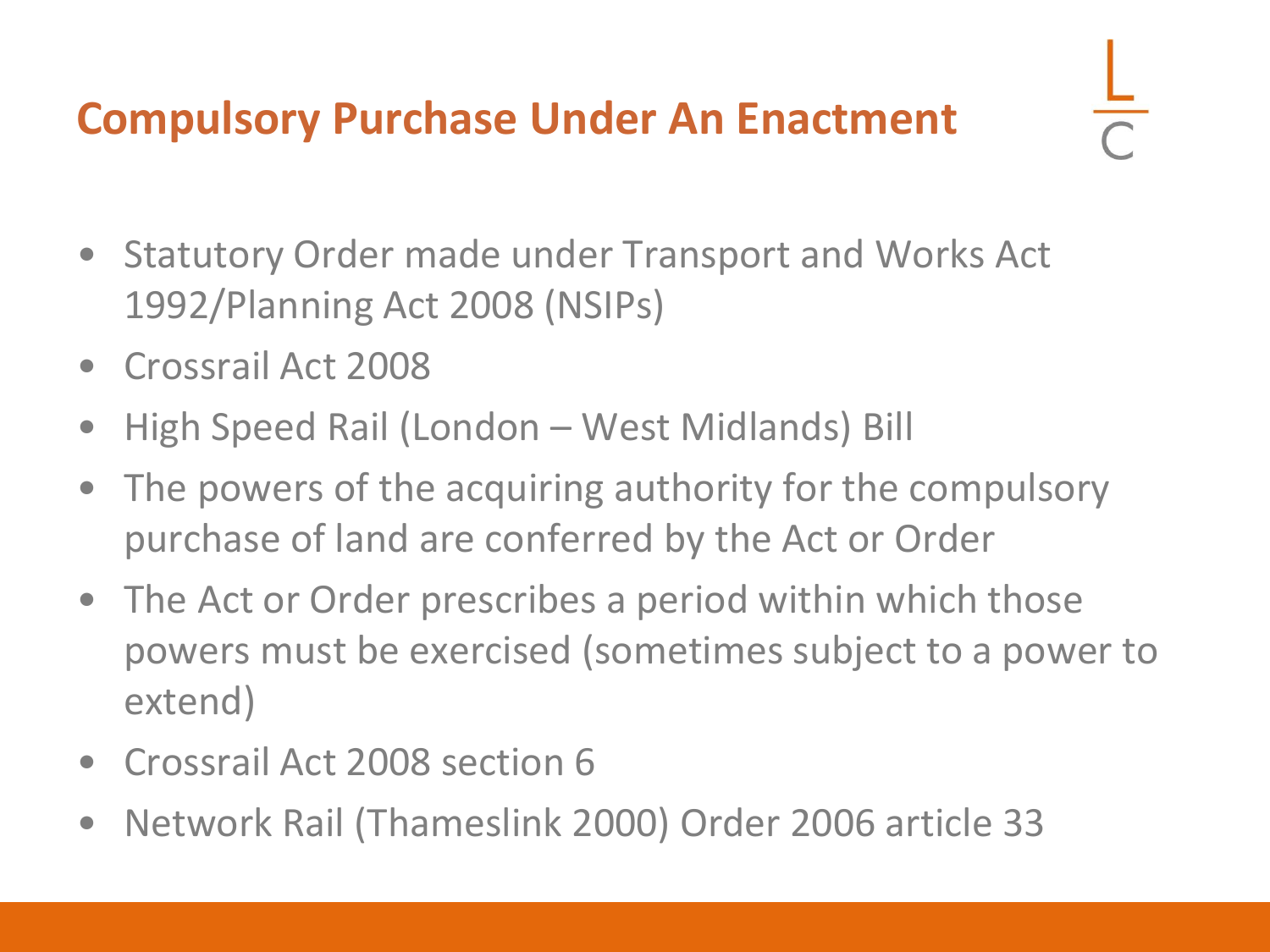## **Exercising compulsory purchase powers**

- **Compulsory Purchase Act 1965 s.5 – notice to treat**
- Service by acquiring authority of notice to treat is sufficient exercise of powers of compulsory purchase for purpose of s.4 – Grice v Dudley Corporation [1958] 1 Ch 329
- **Compulsory Purchase (Vesting Declarations) Act 1981 s.4 – general vesting declaration**
- Acquiring authority should execute GVD (and not merely give preliminary notices under s.3) in order to ensure sufficient exercise of powers of compulsory purchase within 3 year time limit – CIS Ltd v Hastings BC (1993) 91 LGR 608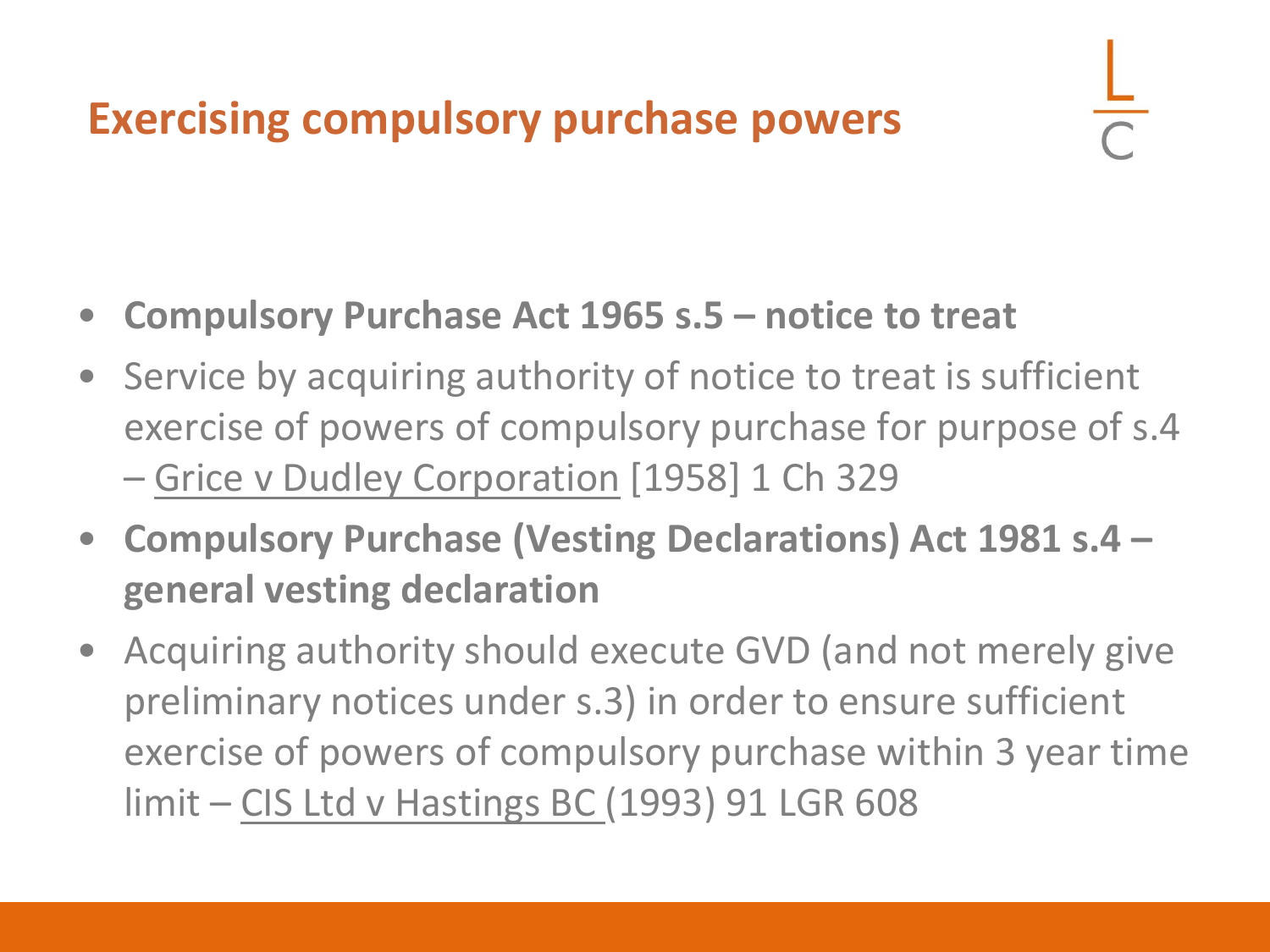# **Loss of right to enforce NTT through lapse of time**

- Prior to Planning and Compensation Act 1991, no statutory control over completion of compulsory purchase following effective service of NTT/execution of GVD
- Grice v Dudley Corporation [1958] 1 Ch 329 acquiring authority should proceed to complete compulsory purchase within reasonable period
- Now covered by Compulsory Purchase Act 1965 s.5(2A)-(2E) inserted by Planning and Compensation Act 1991 s.67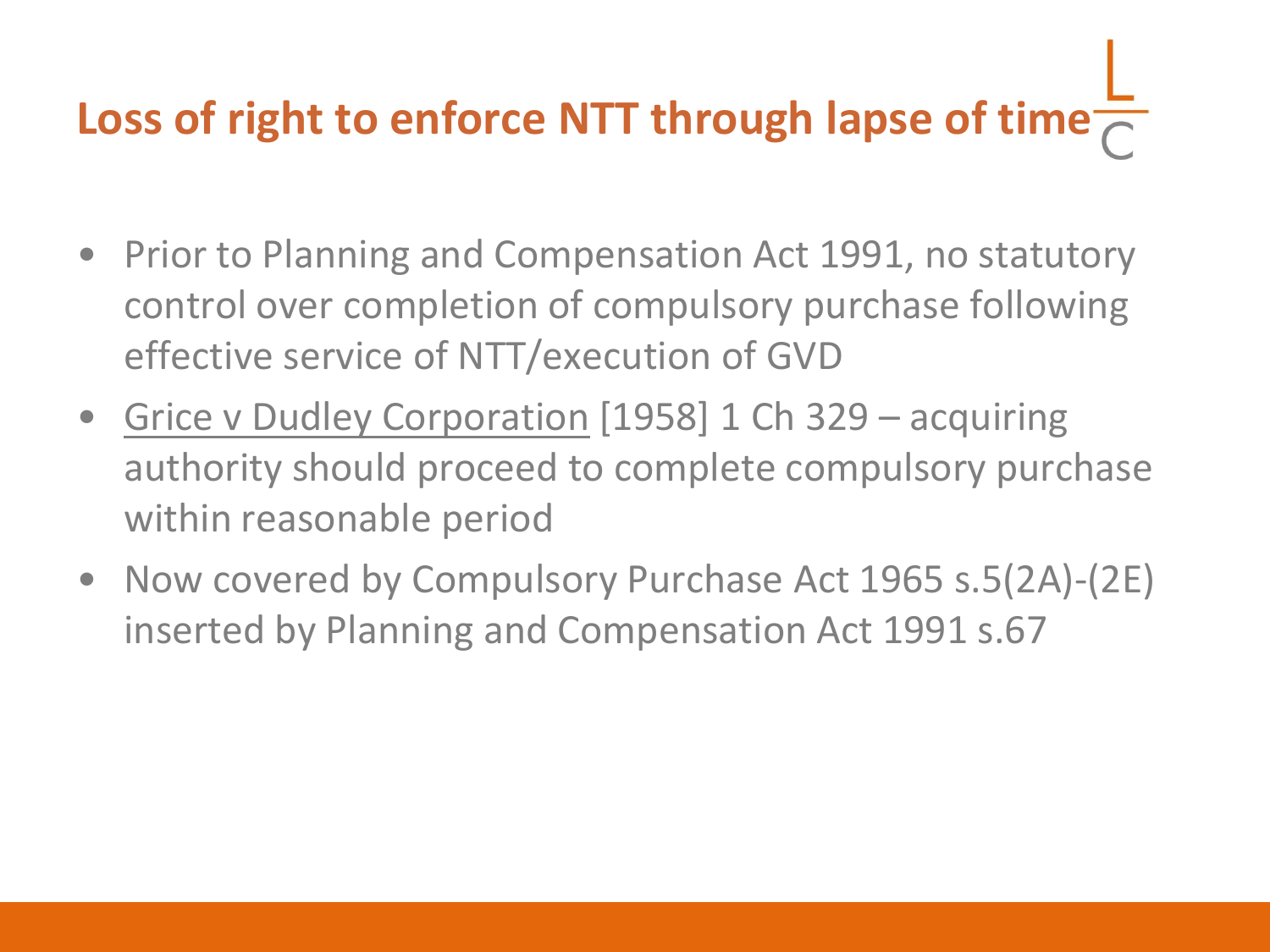## **S.5(2A) Compulsory Purchase Act 1965**

*A notice to treat shall cease to have effect at the end of the period of three years beginning with the date on which it is served unless –*

- *(a) the compensation has been agreed or awarded or has been paid or paid into court,*
- *(b) a general vesting declaration has been executed under section 4 of the [1981 Act],*
- *(c) the acquiring authority have entered on and taken possession of the land specified in the notice, or*
- *(d) the question of compensation has been referred to the Upper Tribunal.*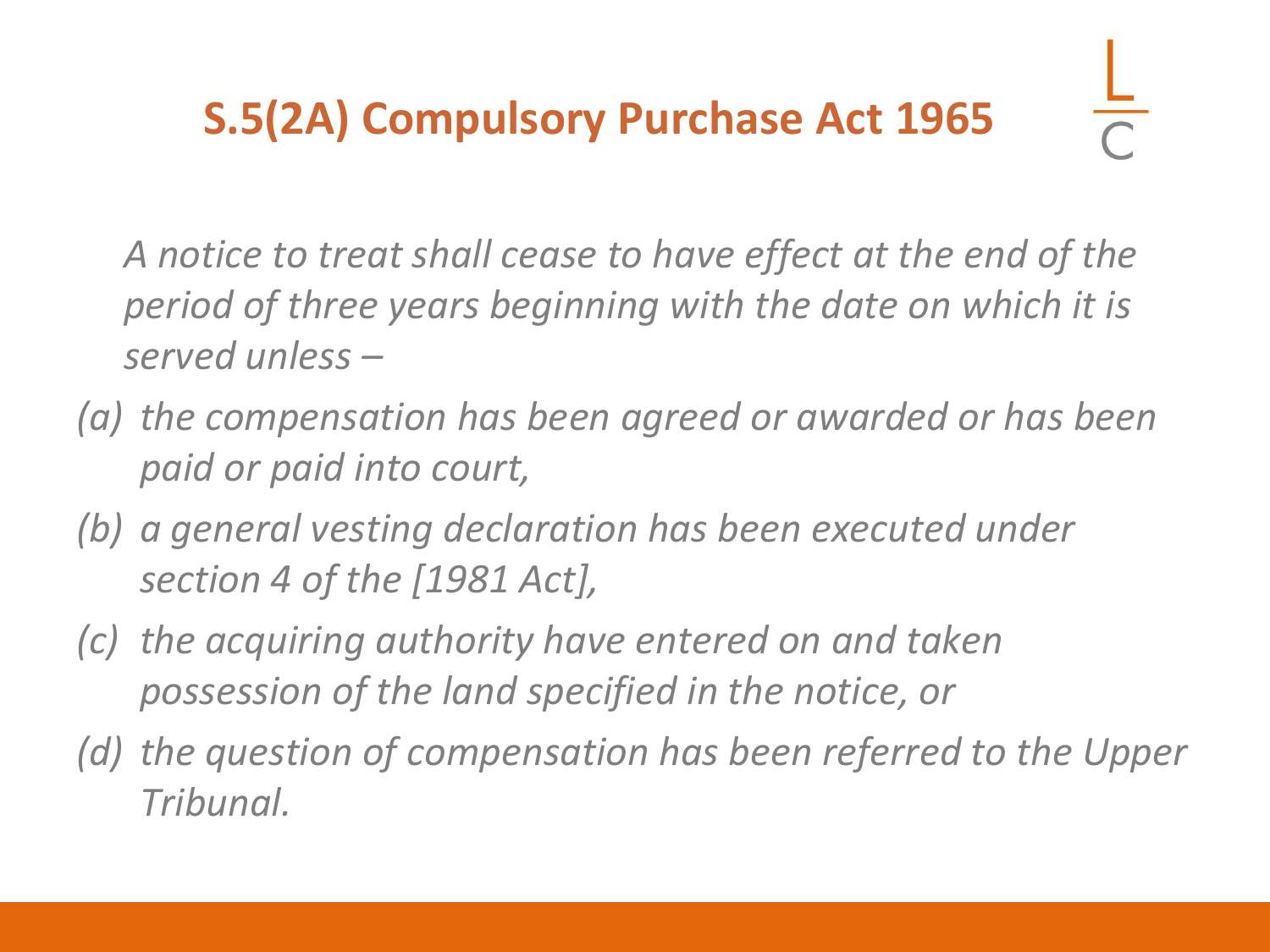## **Challenges to Exercise of CPO**

- Whether the acquiring authority has complied with the statutory requirements outlined above is likely in most cases to be a question of fact.
- If the acquiring authority has failed to comply with those statutory requirements, it is no longer able to rely upon the CPO.
- See Oakglade Investments Ltd v Greater Manchester Passenger Transport Executive [2009] RVR 39 (Lands Tribunal)
- Is implementation of CPO amenable to judicial review when acquiring authority has complied with those statutory requirements?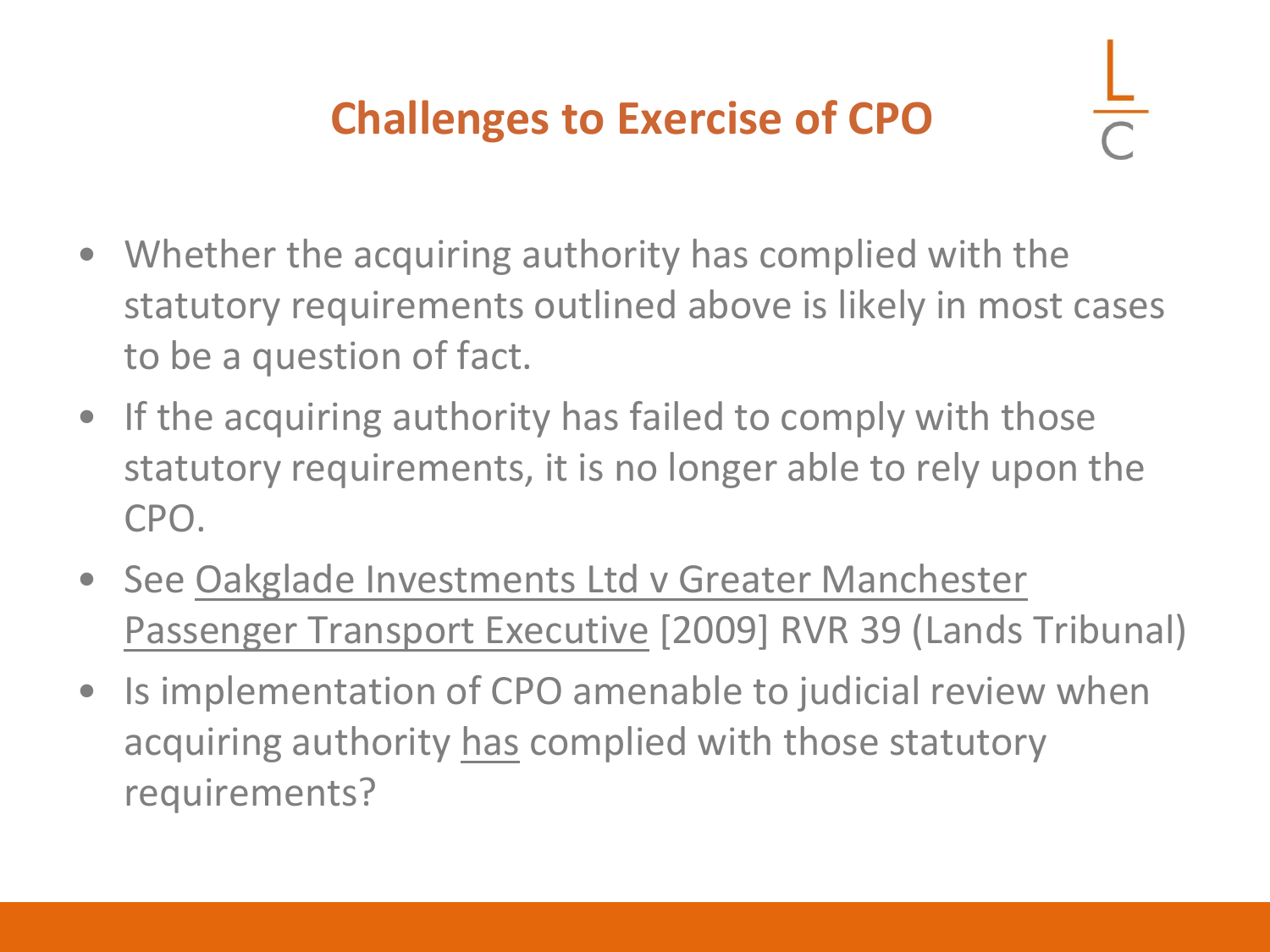## **Different purpose challenges**

- An acquiring authority is amenable to judicial review on the ground that it has exercised (or is proposing to exercise) its powers for the compulsory purchase of the land for a purpose that is not within the authority of the CPO
- Simpsons Motor Sales (London) Ltd v Hendon Corporation [1964] AC 1088, 1118 –

*Where a body such as the corporation obtains a power of compulsory acquisition which is expressed or limited by reference to a particular purpose, then it is not legitimate for the body concerned to seek to use such power for some different or ....collateral purpose.*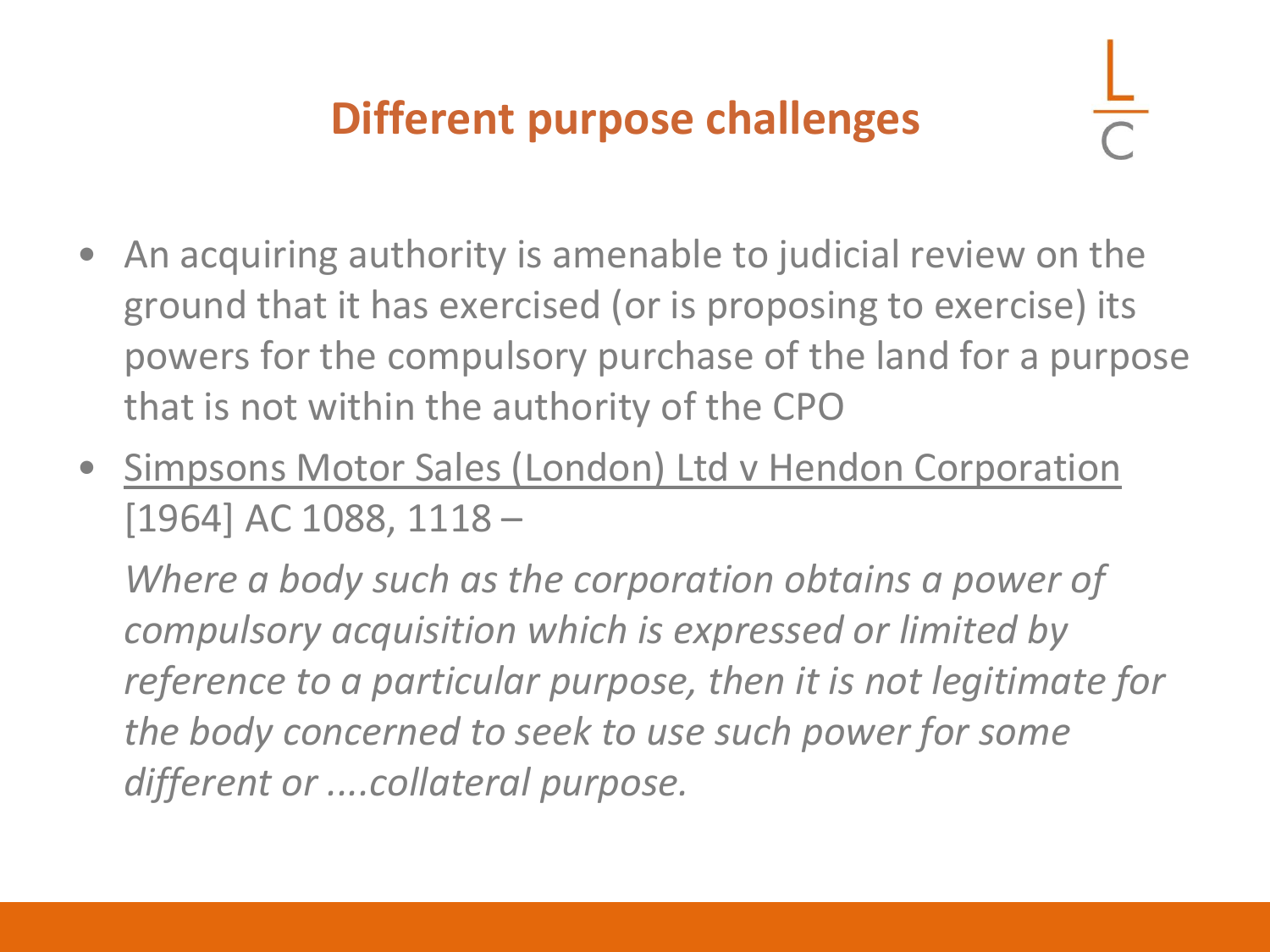## **The limit of judicial inquiry**

- A CPO is a public legal instrument which falls to be understood in accordance with its stated terms in the context of the empowering statute (e.g. S. 226(1) of the Town and Country Planning Act 1990)
- R (Argos Limited) v Birmingham City Council [2011] EWHC 2639 (Admin), [172]
- Challenge to GVD on grounds that acquiring authority's purpose no longer within the scope of the CPO
- Ouseley J rejected the argument that the court should have regard to non-statutory materials (the Statement of Reasons, Statement of Case, etc) in determining the scope of the CPO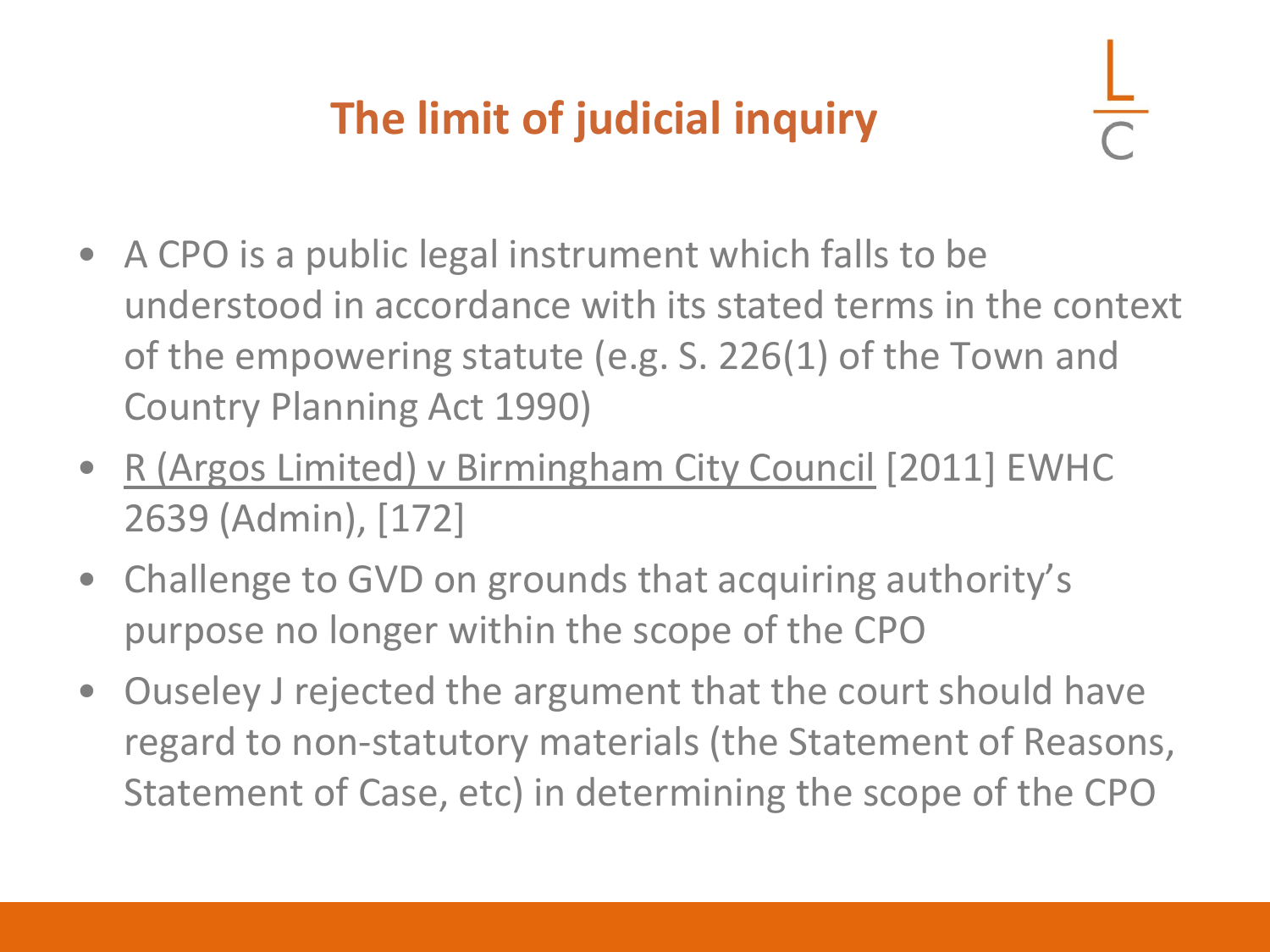## **The stated purpose of the CPO**

• Meravale Builders Ltd v Secretary of State for Environment (1978) 36 P&CR 87, Mann LJ at 326 –

*...the purpose for which the order was made was the regeneration of part of the Urban Development Area, that is to say of East Quayside. That was the expressed purpose of the maker....I attach decisive importance to the order. That is the natural focus of attention for both layman and lawyer. That purpose must of course be identical to or one selected from within the purpose for which the making of an order is empowered.* 

• R(Iceland Foods Ltd) v Newport City Council [2010] EWHC 2502 (Admin) should be understood on this basis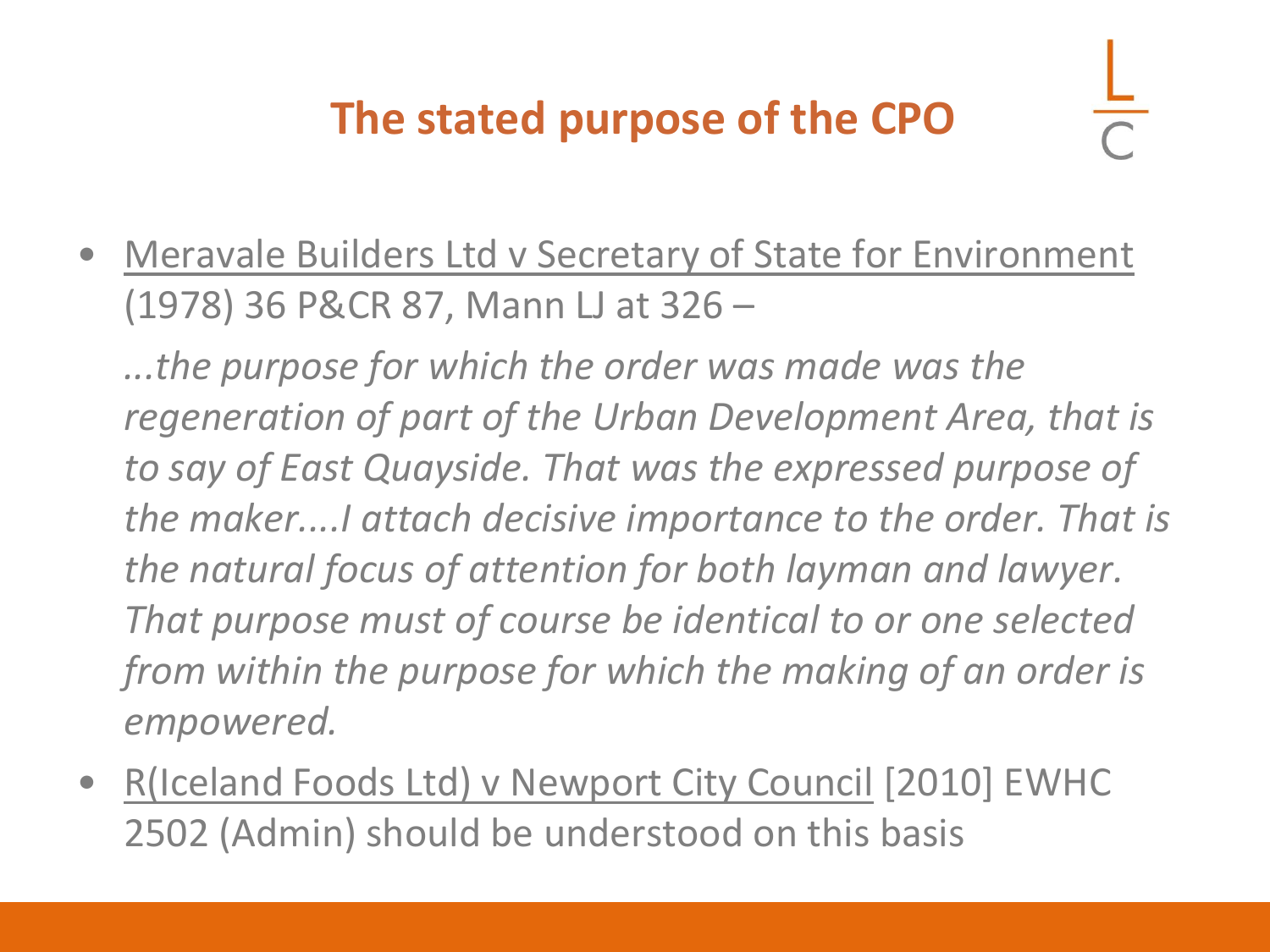## **The correct approach in practice**

- What is the stated purpose of the CPO?
- Usually expressed by reference to an enabling statute or statutes: does the acquiring authority's current scheme remain within the ambit of the stated enabling power(s)?
- Usually expressed by reference to a factual objective (e.g. the redevelopment of .....lands for .....purposes): does the acquiring authority's current scheme remain within the ambit of those stated purposes?
- If the answer to those questions is 'yes', it is immaterial that the acquiring authority's current scheme is factually different from that which formed the factual basis for making the CPO.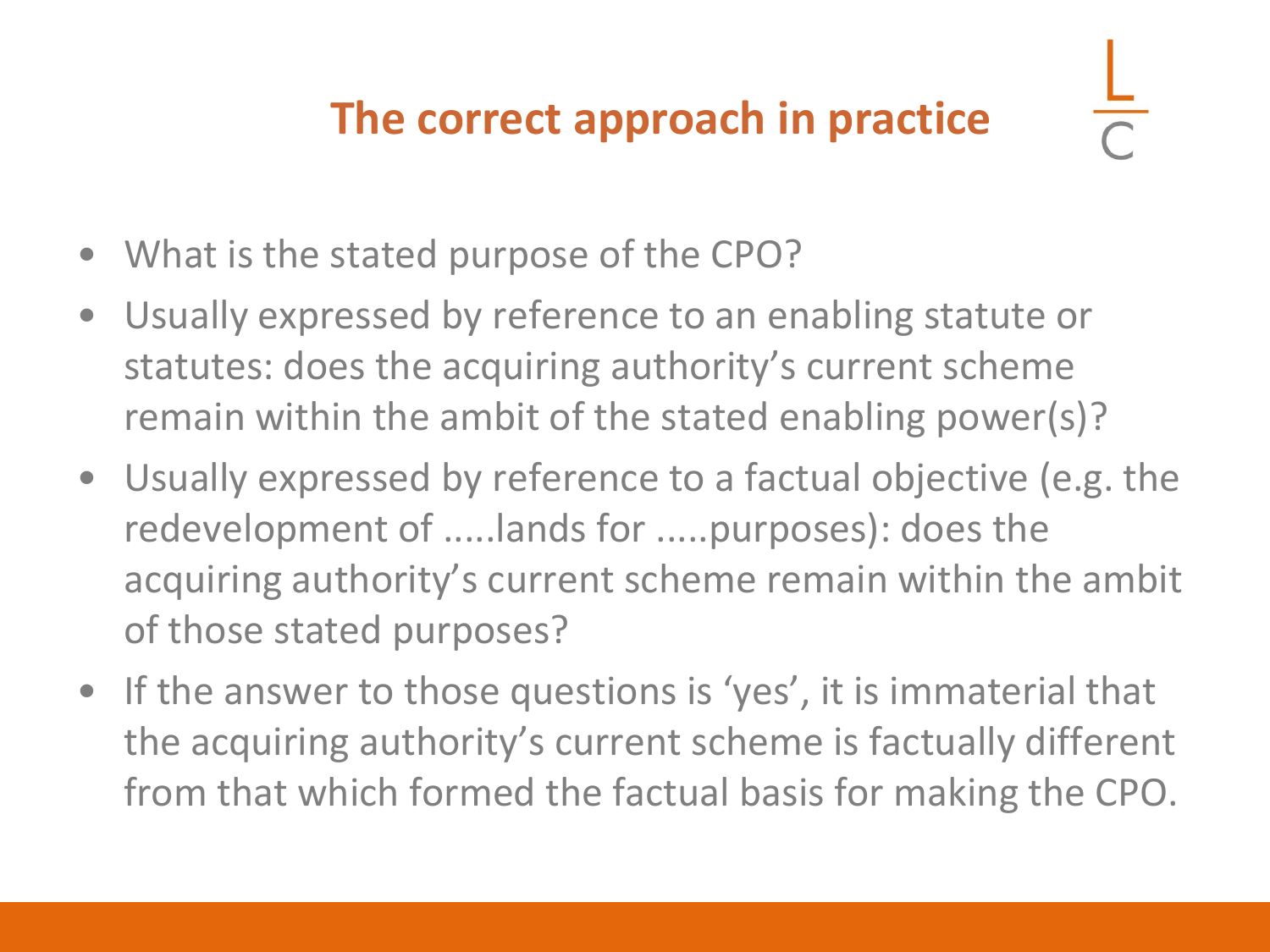## **The role of the confirming authority**

#### • Argos Land Ltd at [155] -

*...if it is desired to define the scope of the CPO more precisely, mechanisms exist but were not used. This is not a case where any documents are incorporated by reference into the CPO as they could be, nor where any modification was made to reflect the outline planning permission as at the time of the inquiry, as could have been done, or to tie the CPO to a scheme any more precisely defined than is done by the terms of the CPO itself.*

• As part of his objection, a landowner may propose modifications to reduce the scope of the CPO as narrowly as possible, in the event of confirmation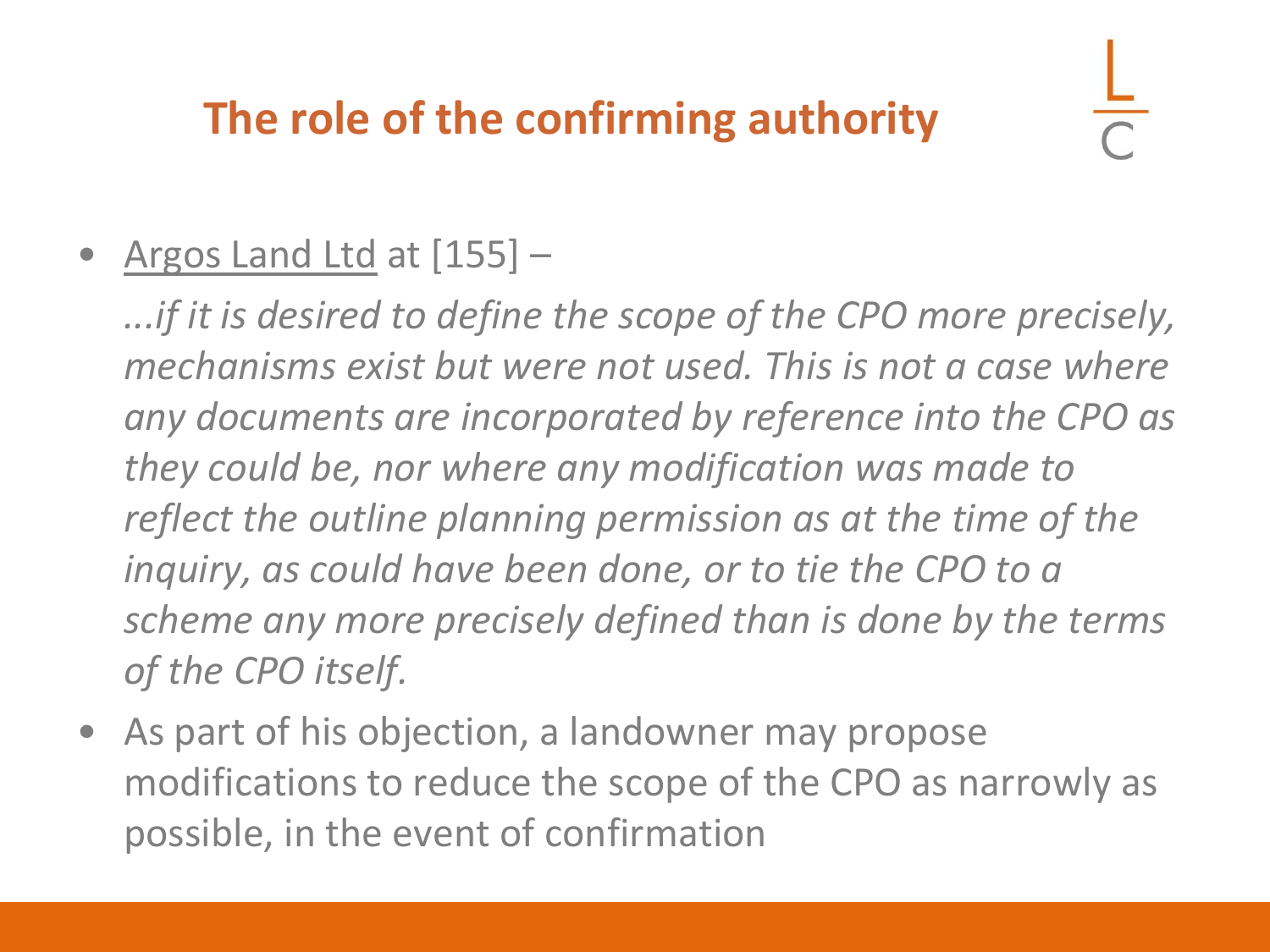## **Different purpose challenges - summary**

- A challenge to implementation of a CPO based on alleged departure from the acquiring authority's case as stated in the Statement of Reasons or Statement of Case is unlikely to succeed
- A challenge based upon clear evidence that the acquiring authority intends to acquire for a purpose that is different from that authorised on the face of the CPO is more likely to succeed.
- Landowners should seek to narrow the scope of the express purpose of the CPO at the confirmation stage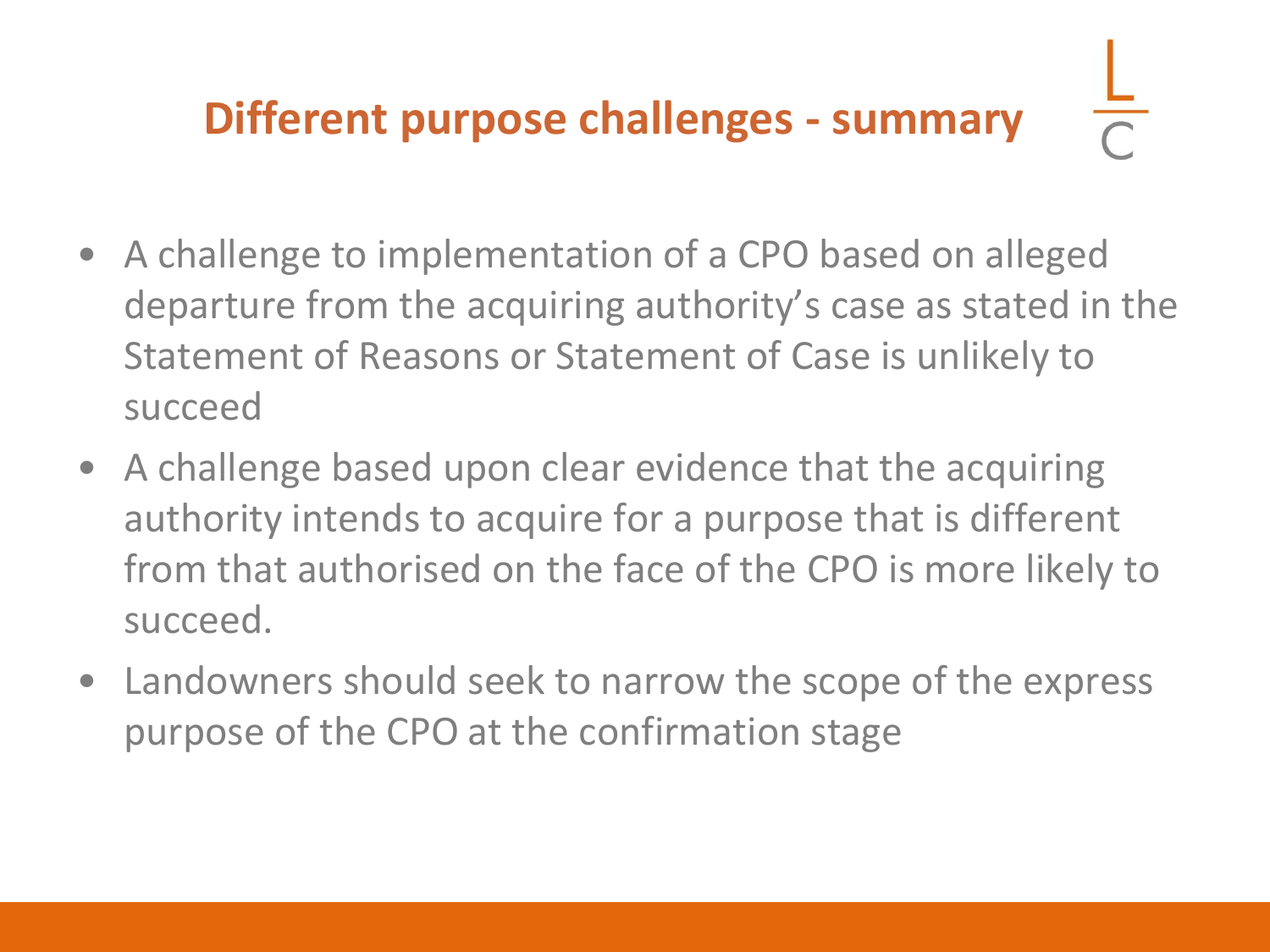## **The Crichel Down Rules**

- Non statutory arrangements for the disposal of surplus land held by Government departments
- Current rules are set out as Part 2 of the Memorandum to Circular 06/2004, with accompanying guidance notes
- Government departments are expected to abide by the Rules.
- Local authorities and other public authorities are also "recommended" to abide by the Rules
- The Rules are "commended" to private sector bodies to which public land holdings have been transferred, such as on privatisation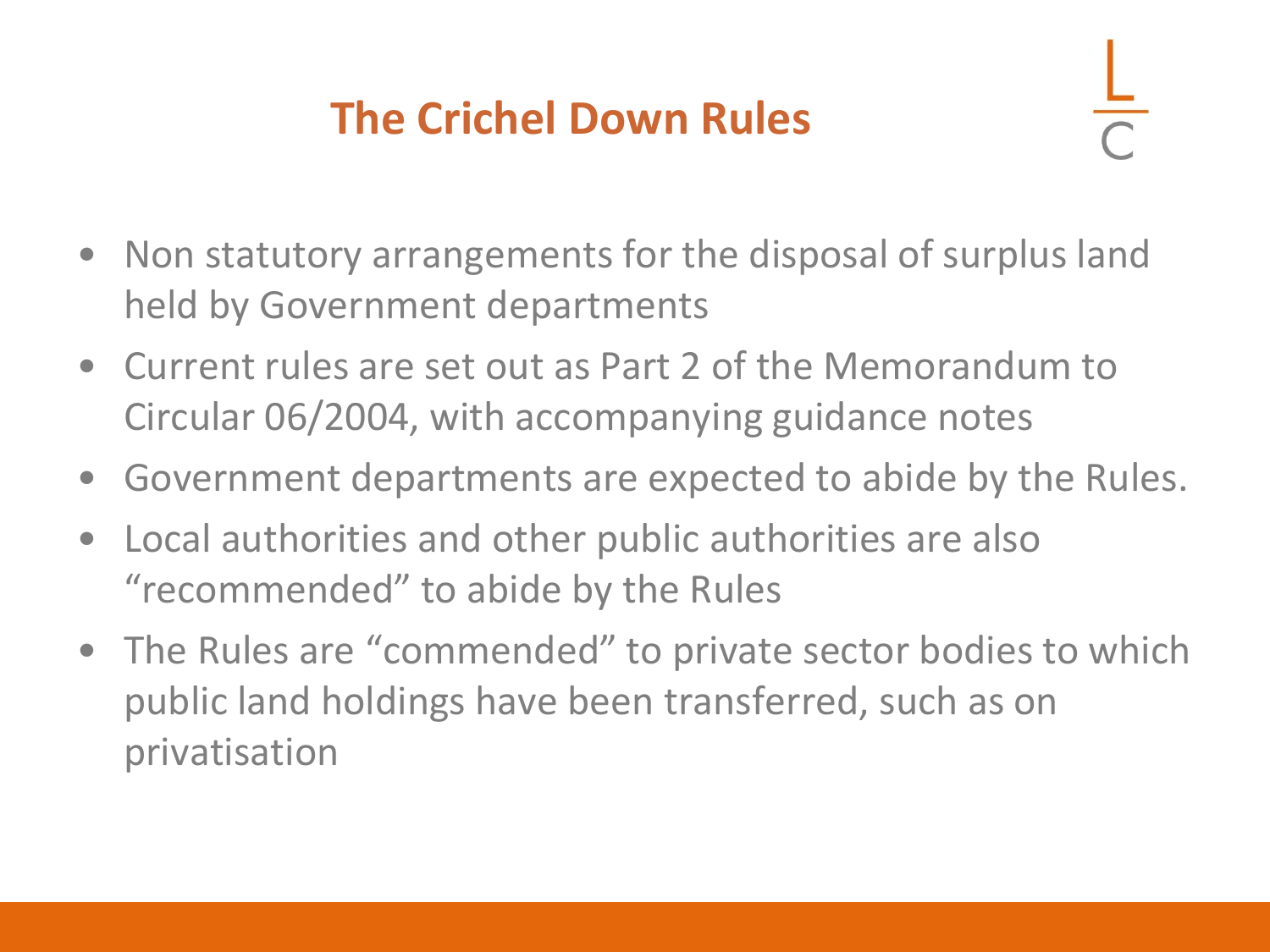## **The basic policy of the Rules**

- 
- Surplus government land that was acquired by or under threat of compulsion should be offered back to the former landowners or their successors, provided that the character of the land has not "materially changed" since acquisition
- Former owners will, as a general rule, be given first opportunity to repurchase at full market value as at the date of repurchase
- Rules 7 and 10
- Exceptions from the Obligation to Offer Back Rule 15
- Terms of Resale Rules 26 and 27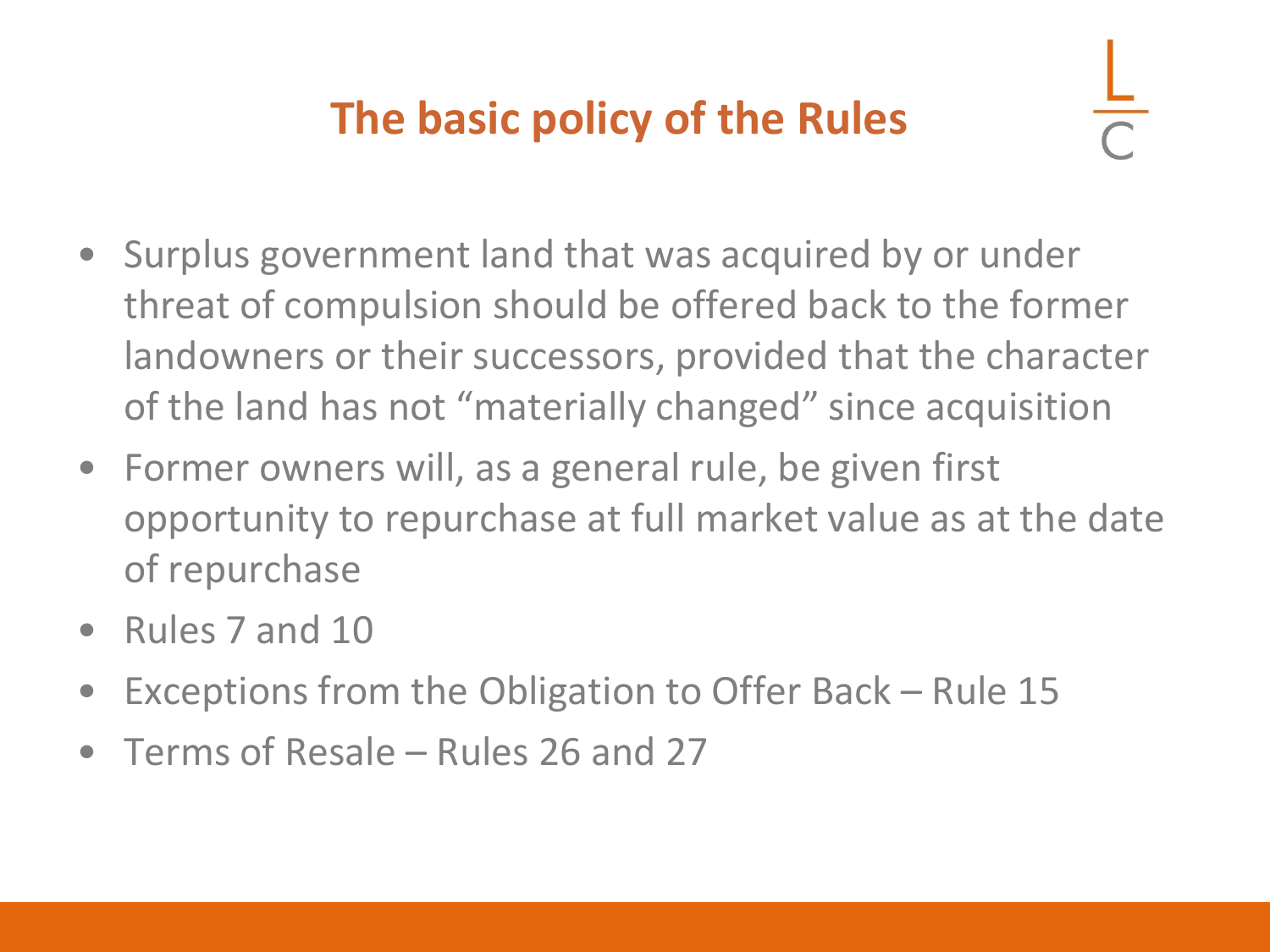## **A juridical explanation for the Rules**

• R v New Towns Commission ex parte Tomkins (1989) 87 LGR 209, 218 (Bingham LJ) –

*The public interest underlying this policy is obvious also. When land is compulsorily purchased the coercive power of the state is used to deprive a citizen of his property against his will. He is obliged to take its assessed value whether he wants to or not. This exercise is justified by the public intention to develop the land in the wider interests of the community of which the citizen is part. If, however, that intention is not fulfilled, and the land becomes available for disposal, common fairness demands that the former owner should have a preferential claim to buy back the land which he has been compelled to sell...[at] full market price at the time of repurchase....*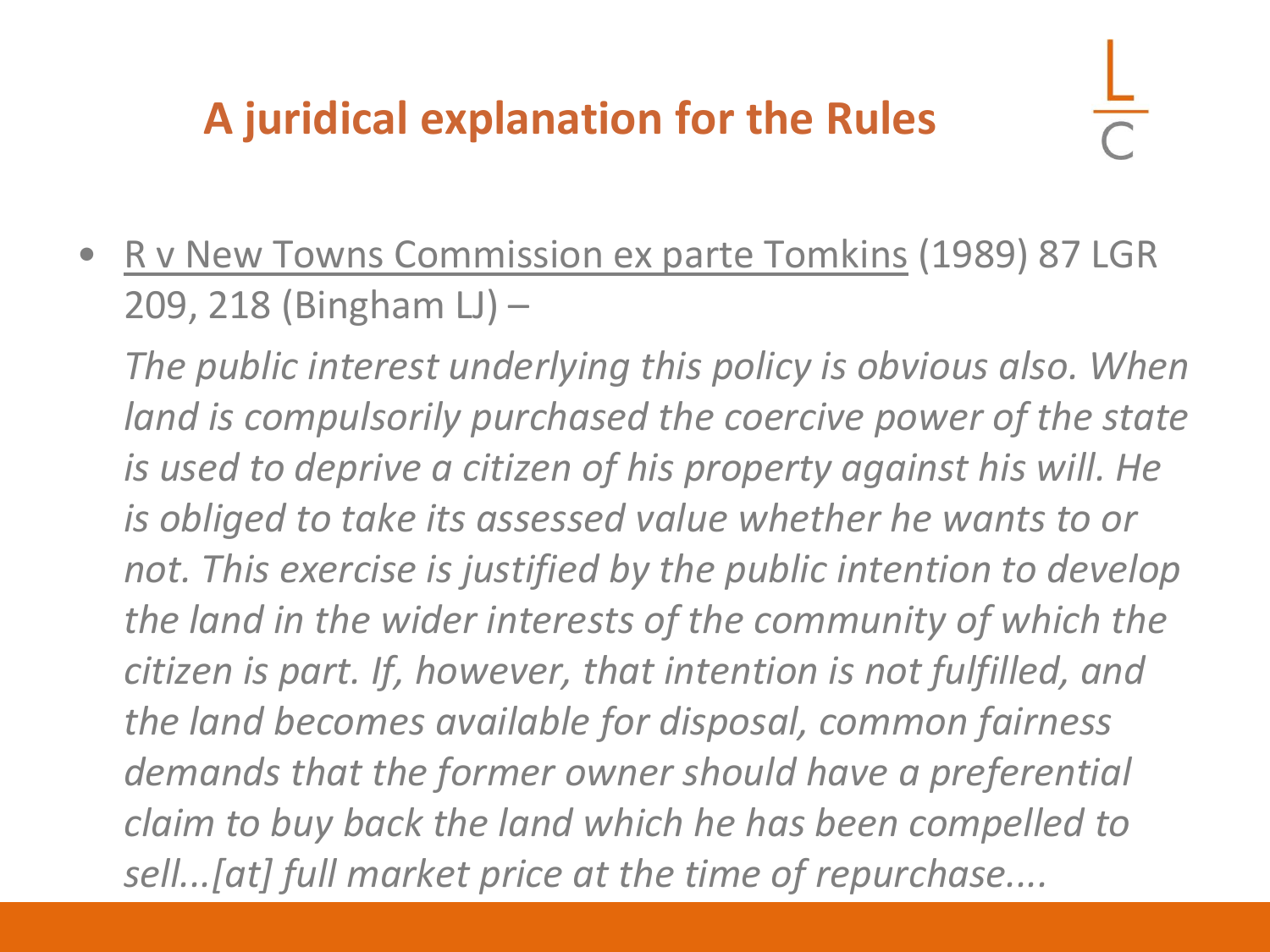## **The Rules may be modified**

- As the Rules are non-statutory, they may lawfully be modified in their application to specific public works and projects
- Crossrail Land Disposal Policy applied the Rules subject to stated modifications
- HS2 Land Disposal Policy specific modifications to take in wider regeneration proposals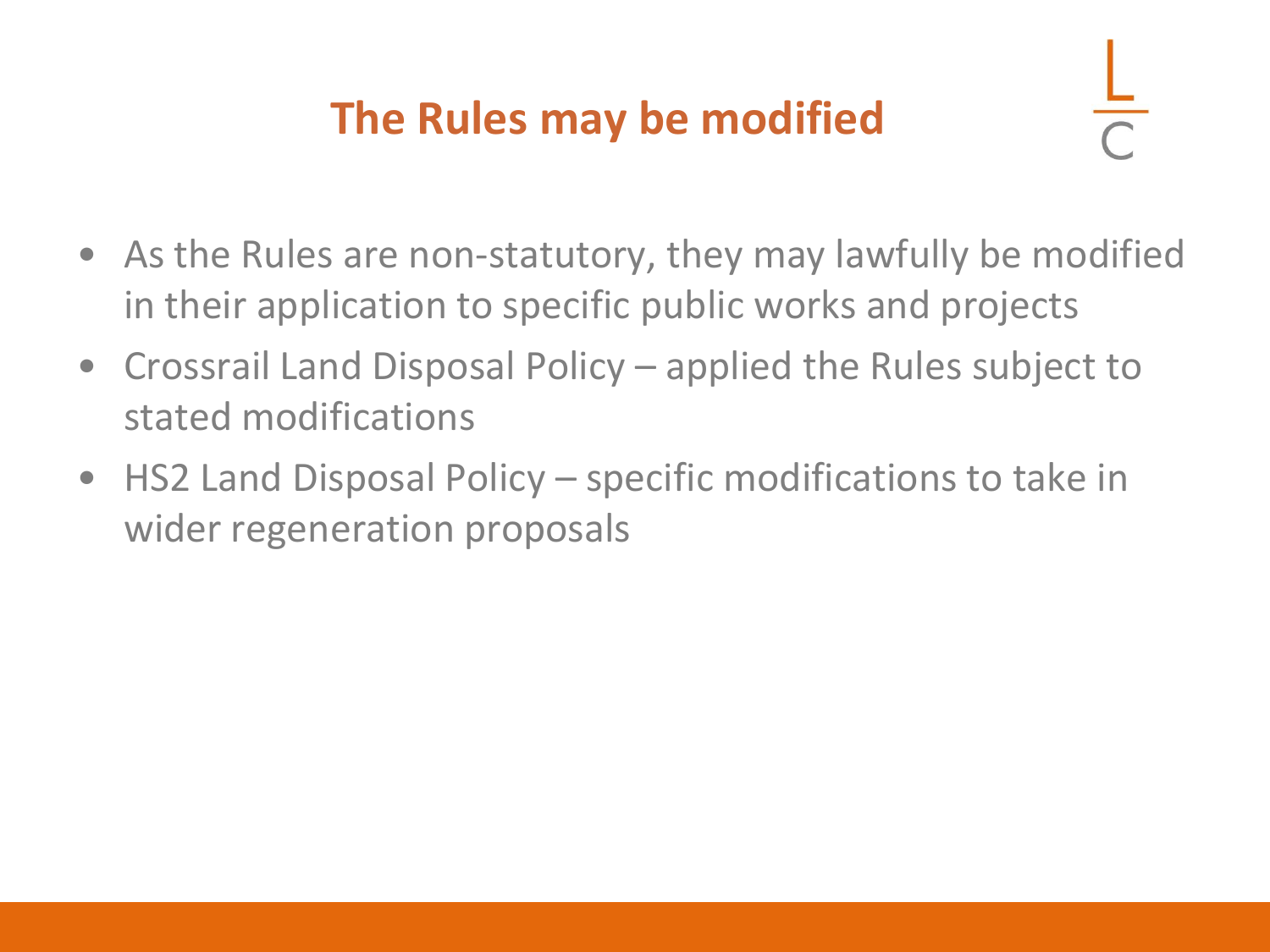## **Materially changed**

• Rule 10

*The character of the land may be considered to have 'materially changed' where, for example, dwellings or offices have been erected on open land, mainly open land has been afforested' or where substantial works to an existing building have effectively altered its character. The erection of temporary buildings on land, however, is not necessarily a material change. When deciding whether any works have materially altered the character of the land, the disposing department should consider the likely cost of restoring the land to its original use.*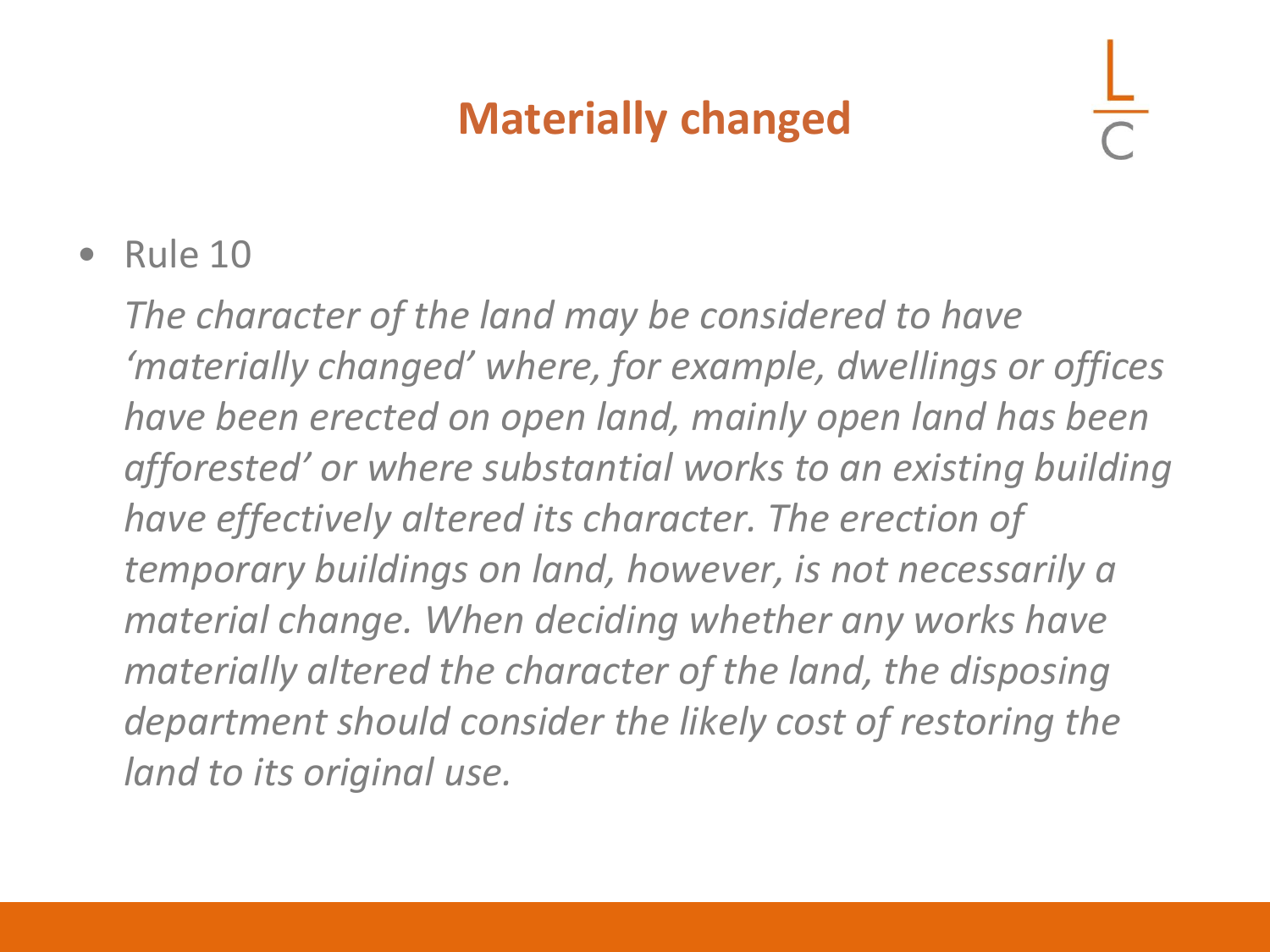## **Room for judicial review?**

- The basic scheme of the Rules (is the land surplus or within one of the exceptions, has the character of the land materially changed, determining price based on open market value) does not lend itself to the intervention of the court on judicial review principles.
- These are fact sensitive and judgmental questions.
- There is no underlying statutory scheme against which to test the lawfulness of decisions.
- Challenges will tend to be confined to disputes over the interpretation of the Rules: cf. Tesco Stores Ltd v Dundee City Council [2012] UKSC 13 (interpretation of planning policy)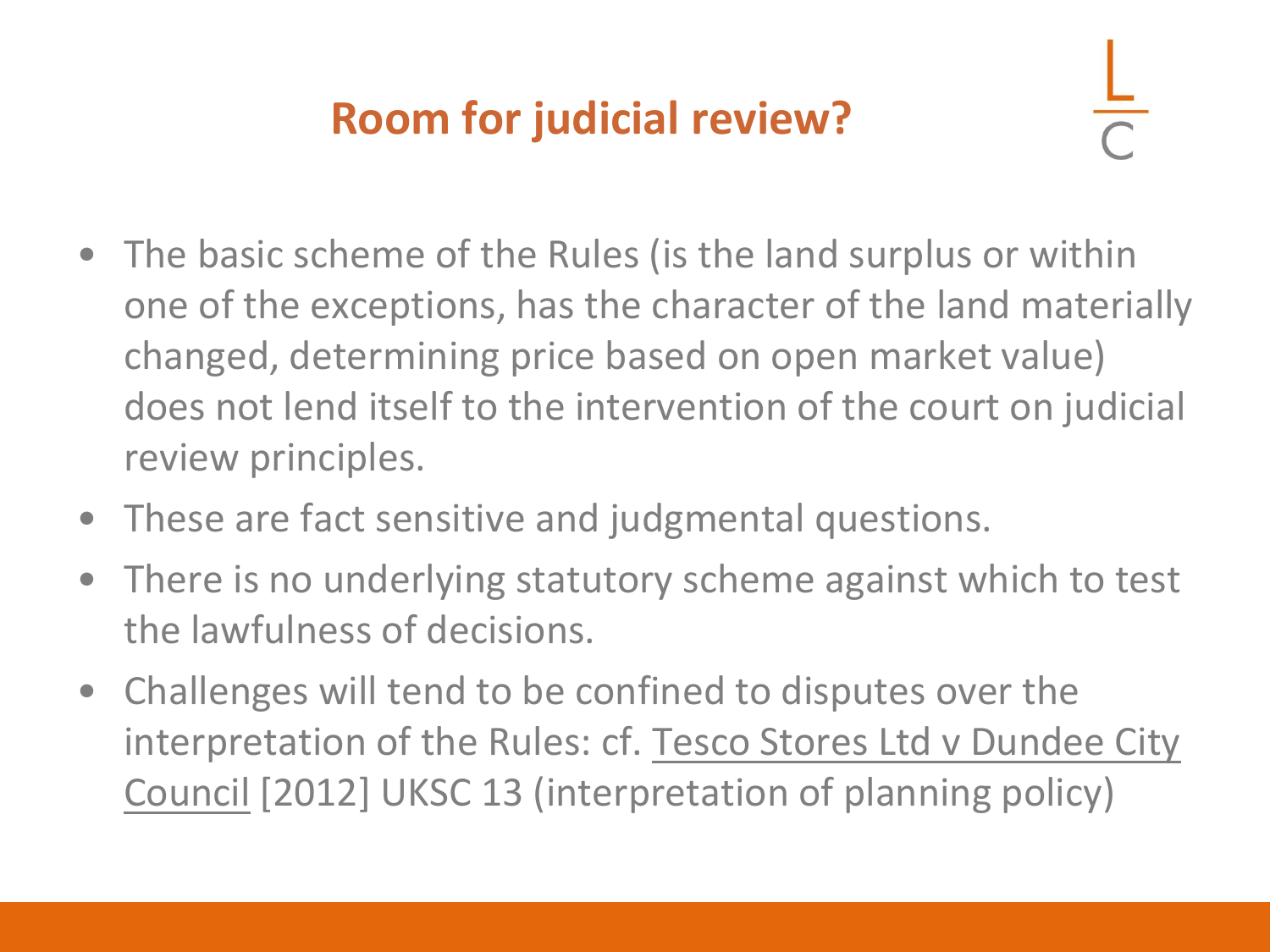## **Interpretation Challenges**

- R v Secretary of State for the Environment ex parte Wheeler (2001)82 P&CR 1 – the court interpreted the predecessor to rule 15(2), which allowed as an exception to Offer Back a case in which it was decided on ministerial authority that for strong and urgent reasons of public interest the land should be disposed of as soon as practicable to a local authority.
- R v Secretary of State for Defence ex parte Wilkins [2000] 3 EGLR 11 – the court interpreted the general rule in a case where multiple parcels of land had originally be taken for the creation of the military airfield.